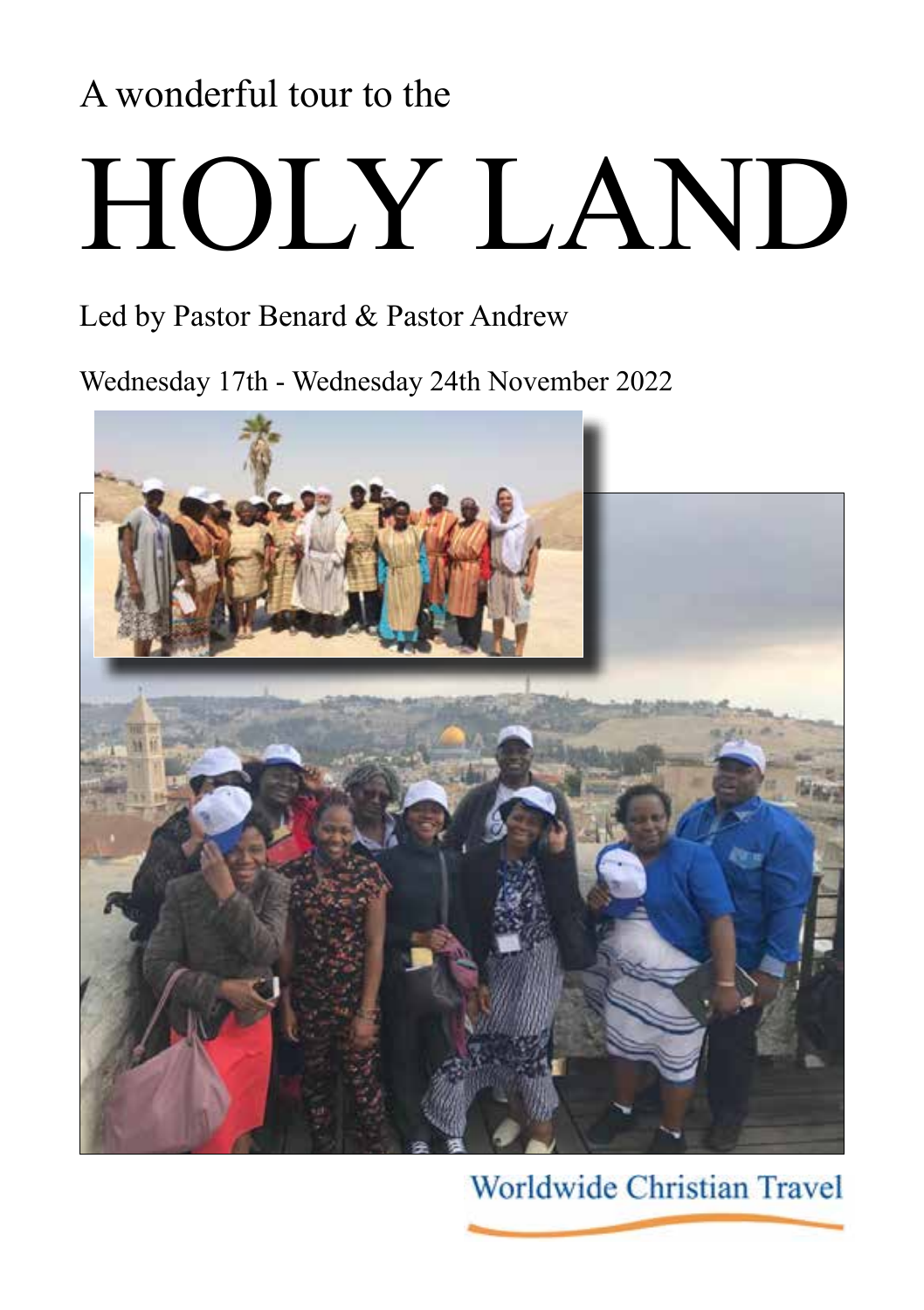### *Shalom,*

*We want to take this opportunity to welcome you all as you endeavour to embark on this anointed, life transforming journey to the Holy land of Israel. We want to assure you, the Bible has come alive, Jesus was truly born, grew, died, buried and resurrected from Israel. Therefore it's our prayer and desire for you to accompany us on our next trip to Israel where you're going to physically see, experience it and witness it for yourself.*



*The groups that have accompanied me on prior years, can truly testify that you cannot go to Israel and come back the same person never!!!!*

*The next trip shall be highly anointed God bless you all*

*Yours Apostle Benard Mberi and Pastor Andy*

### **Day 1**

Flight from London Luton to Ben Gurion Airport. Meals are served in flight. On arrival you will be met by our Agent and transferred to your hotel in Jerusalem.

# **Day 2**

In the morning a walking tour of the Old City. View the Western Wall, Temple Mount and the Tower of David and also visit the Herodium Museum set in the Jewish Quarter. In the afternoon walk along the Via Dolorosa, see the Pool of Bethesda, St. Anne's Chapel and the Chapel of the Flagellation. Pass along the Ecce Homo Arch, visit the Sister's of Zion Chapel and the Church of the Holy Sepulchre. Evening meal with local Palestinian families.

# **Day 3**

A Communion Service at the Garden Tomb following a guided tour of the Garden. Drive to the Mount of Olives, visiting the Church of Ascension, Pater Noster, Dominus Flevit and then walk down the Palm Sunday Road to the Garden of Gethsemane and visit the Church of All

Nations. Drive on to Mt. Zion visiting St. Peter in Gallicantu, the Dormition Abbey and the Room of the Last Supper. Drive Genesis Land for a Biblical meal and then to the town of Bethlehem and visit Church of the Nativity. Finally drive back to Jerusalem to visit the Shrine of the Book in the New City of Jerusalem. Dinner and overnight in Jerusalem.

# **Day 4**

Drive to Masada to see the famous fortress where the Jewish Zealots held out against the Romans in AD 70. Ascend and descend by cable car. A brief conducted tour will be given on the summit. Afternoon relax at Ein Gedi and bathe in the warm waters of the Dead Sea. On the way back to Jerusalem you will see the excavations of the Monastery at Qumran and the cave where the shepherd boy found the Dead Sea Scrolls.

Dinner and overnight in Jerusalem.

# **Day 5**

Leave Jerusalem for Bethany where a service will be held in a Chapel in the village. See the House of Mary and Martha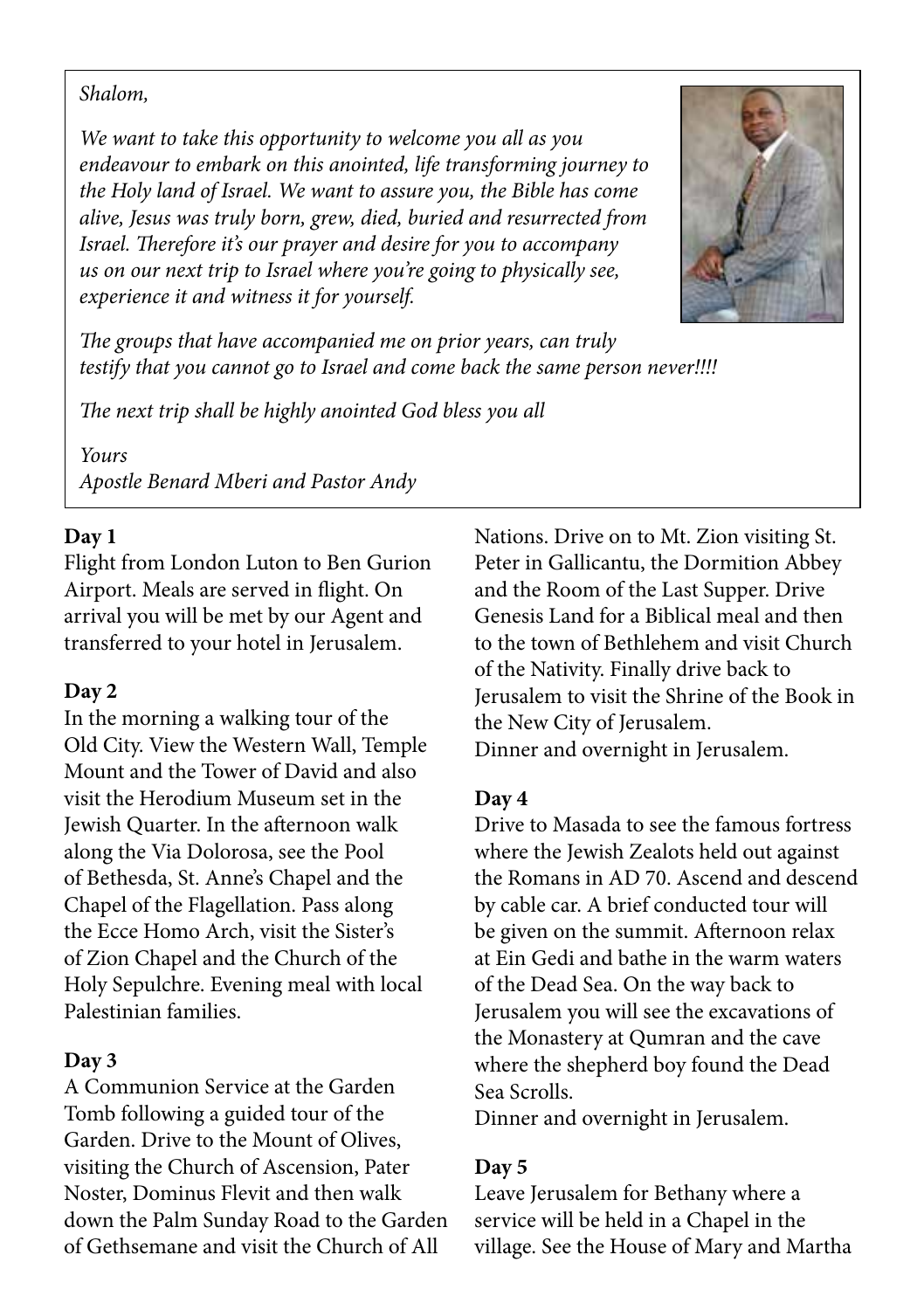and the Tomb of Lazarus. Continue to Jericho along the Old Road to see the 'valley of the shadow of death' and St George's Monastery. In Jericho you will visit the excavations, Elisha's Spring and also see the Mount of Temptations. Drive along the Jordan Valley road to Nazareth visiting the Church of the Annunciation, Joseph's Workshop, Mary's Well, the Greek Orthodox Church of the Annunciation then on to Cana of Galilee - the traditional site of Jesus' first miracle of turning water into wine.

Travel to your hotel in Tiberias for dinner and overnight.

# **Day 6**

In the morning a service and then a boat trip across the Sea of Galilee visiting Capernaum. Drive along the shores of Galilee visiting Tabgha, the traditional site of the multiplication of the loaves and fishes, then to the Church of the Primacy and the Mt. of Beatitudes. At Nof Ginnosar you will have an opportunity to see the 'Jesus Boat'. Drive on to the place of Baptism (personal baptism can be done, but by prior arrangements).

Lunch at Ein Gev and a visit to the Kibbutz.

Return to Tiberias and to your hotel for dinner and overnight.

# **Day 7**

Leave Tiberias for a visit to Megiddo and then drive on to Mt. Carmel, where Elijah challenged the Prophets of Baal. From Haifa you will see the exquisite Bahai Temple. In the afternoon visit Caesarea and explore the ancient Amphitheatre and Aqueduct.

Finally arriving at our hotel on the Mediterranean coast for dinner and overnight.

# **Day 8**

Possible early morning swim before breakfast and in afternoon we make our way to Ben Gurion Airport for our return journey home.

# *Itinerary subject to change*

# **Price £1595 per person**

# **What the price includes**

- Return flights from London Luton to Tel Aviv (Details of flight numbers and times have not yet been finalised)
- Accommodation in good quality hotels in twin / double bedded rooms with private facilities on half board basis
- Transfer of passengers and baggage
- One Biblical dinner at Genesis Land on day 4
- One St Peter's Fish lunch at Kibbutz Ein Gev on the Sea of Galilee
- One meal with local Palestinian Christians in Bethlehem
- Sightseeing as in itinerary
- Services of a fully qualified English speaking guide
- Travel by air-conditioned coaches
- Entrance fees, gratuities (tips), service charges and porterage
- Airport taxes
- ATOL Protection Contribution\*

# **Not included in the price**

- Travel from home to UK airport
- Single supplement £446 per person
- Travel insurance including COVID-19 cover
- Any costs related to COVID-19 testing (PCR and Serology testing etc)

Please note that the cost of the tour may be subject to surcharges please see the booking conditions. Currency exchange rates used  $£1 =$ US\$1.351 as published in the Financial Times on 2nd January 2018.

<sup>\*</sup> APC (ATOL Protection Contribution) which provides passenger protection via the ATTF (Air Travel Trust Fund). For further information visit www.caa.co.uk